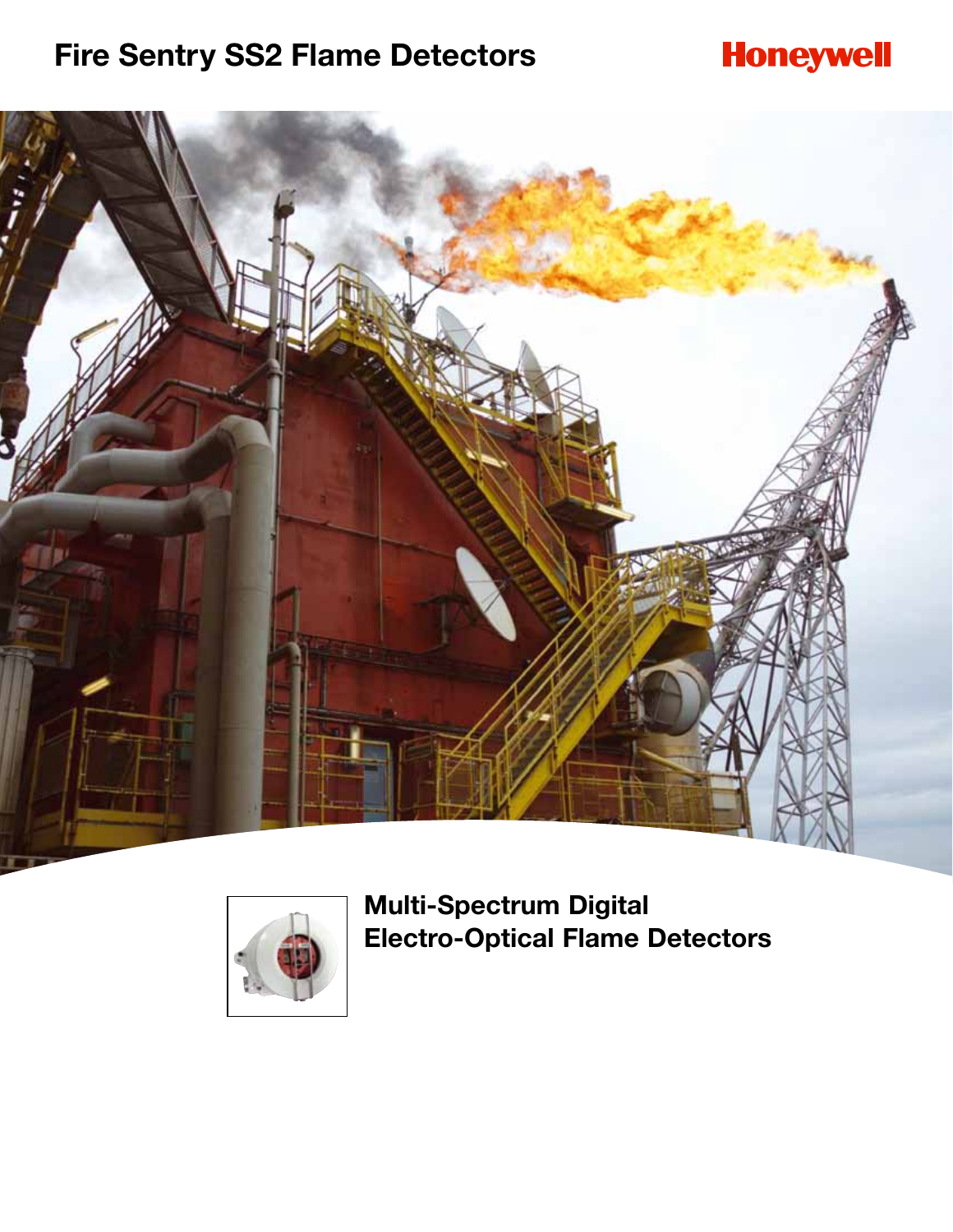# **Fire Sentry SS2 Detectors**



## **Features**

### **Fire Sentry SS2-A and SS2-AN:**

- Multi-Spectrum senses ultraviolet, visible and WideBand IR™
- Detects hydrocarbon and non-hydrocarbon based fires
- Wide field-of-view and solar blind
- Greatest sensitivity with false alarm immunity
- Microprocessor abased algorithms: FirePic™ and Tri-Mode Plot™
- Wide temperature range of operation
- Explosion-proof housing
- Proven in worldwide applications
- FS2000™ System compatible or standalone operation
- Compatible with approved fire alarm panels

### **Fire Sentry SS2-AM and SS2-AML:**

- Multi-Spectrum senses ultraviolet, visible and WideBand IR™
- Detects hydrocarbon and non-hydrocarbon based fires
- Wide field-of-view and solar blind
- Greatest sensitivity with false alarm immunity
- Microprocessor abased algorithms: FirePic™ and Tri-Mode Plot™
- Wide temperature range of operation
- Explosion-proof housing
- FS2000™ System compatible or standalone operation
- Ultra-high speed response to explosive fires

**The Fire Sentry SS2 represents the world's pre-eminent UV/IR technology for Electro-Optical Flame Detectors with thousands successfully operating in a multitude of installations worldwide. These Multi-Spectrum detectors sense radiant energy in the ultraviolet (UV), visible and WideBand Infrared™ (IR) spectrum. The radiant energy from all types of flaming fires will alert the detectors to their presence.**

The Fire Sentry SS2-AM and Fire Sentry SS2-AML are the ultra-high speed digital Multi-Spectrum optical models of the Fire Sentry SS2 UV/IR flame detectors. These detectors feature ultra-high speed responses to explosive fires and are typically used in munitions production, explosives production and special applications.

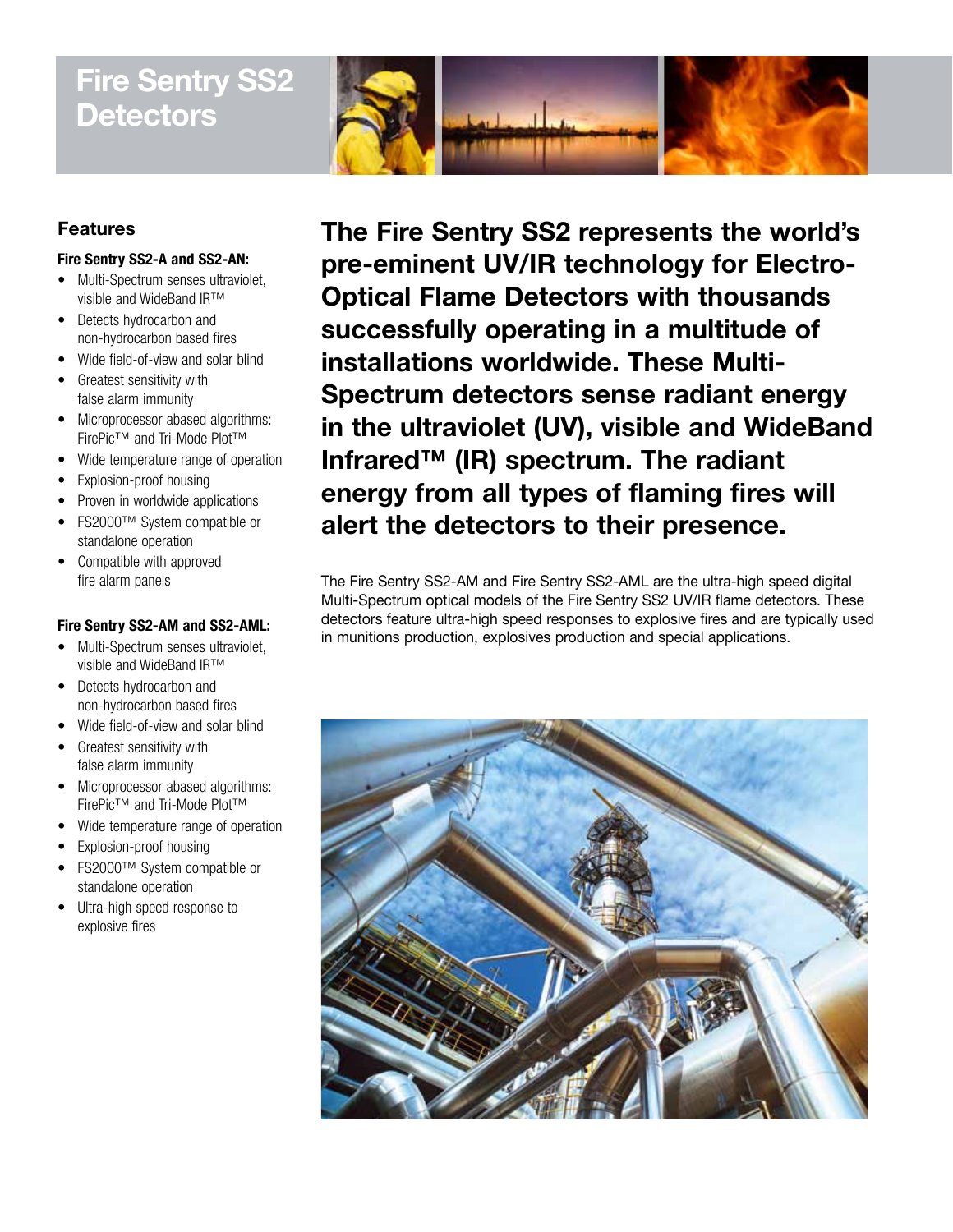# **Fire Sentry SS2 Detectors**



The field of view for the Fire Sentry SS2 detectors is the widest in the industry with a 120° cone of vision. This means more hazard area can be covered by each detector. Greater sensitivity also increases the volume covered by each detector, up to four times more than some other detectors.

Using sophisticated microprocessor signal processing algorithms with complete spectrum information, virtual immunity to false alarms from arc welding, corona discharge and other common UV sources is achieved.

## **Applications**

### **Fire Sentry SS2-A and SS2-AN:**

- Petrochemical Facilities and Refineries
- Co-Generation Plants
- Aircraft Hangars
- Silane Gas Storage
- Gas Turbines & Power Plants
- Gas Compressor Stations

### **Fire Sentry SS2-AM and SS2-AML:**

- Munitions Production
- **Explosives Production**
- Manufactore of other explosive materials
- Silane & Hydrogen Gas Storage
- Special Applications

## **Operation**

The Fire Sentry SS2 detectors operate from standard 24 Volt DC power and interfaces to approved fire alarm panels or standard PLC's. When power is applied, a self-test is performed and the fault relay resets to show no faults. The front LED lights flash every ten seconds to indicate power is on.

The continuous spectral data stream of information from the sensor array is analyzed by the microprocessor. Upon alarm, the detector activates the alarm relay and stores all the pre-fire spectral data in non-volatile memory for retrieval and evaluation. This FirePic™ data can be used to postulate the cause of the fire.

As part of the FS2000™ System, the lens and complete optical path can be checked using COP-i™ Test Sources in the system. Connection into the FS2000 System is by the four wire RS-485 FireBus™ I.